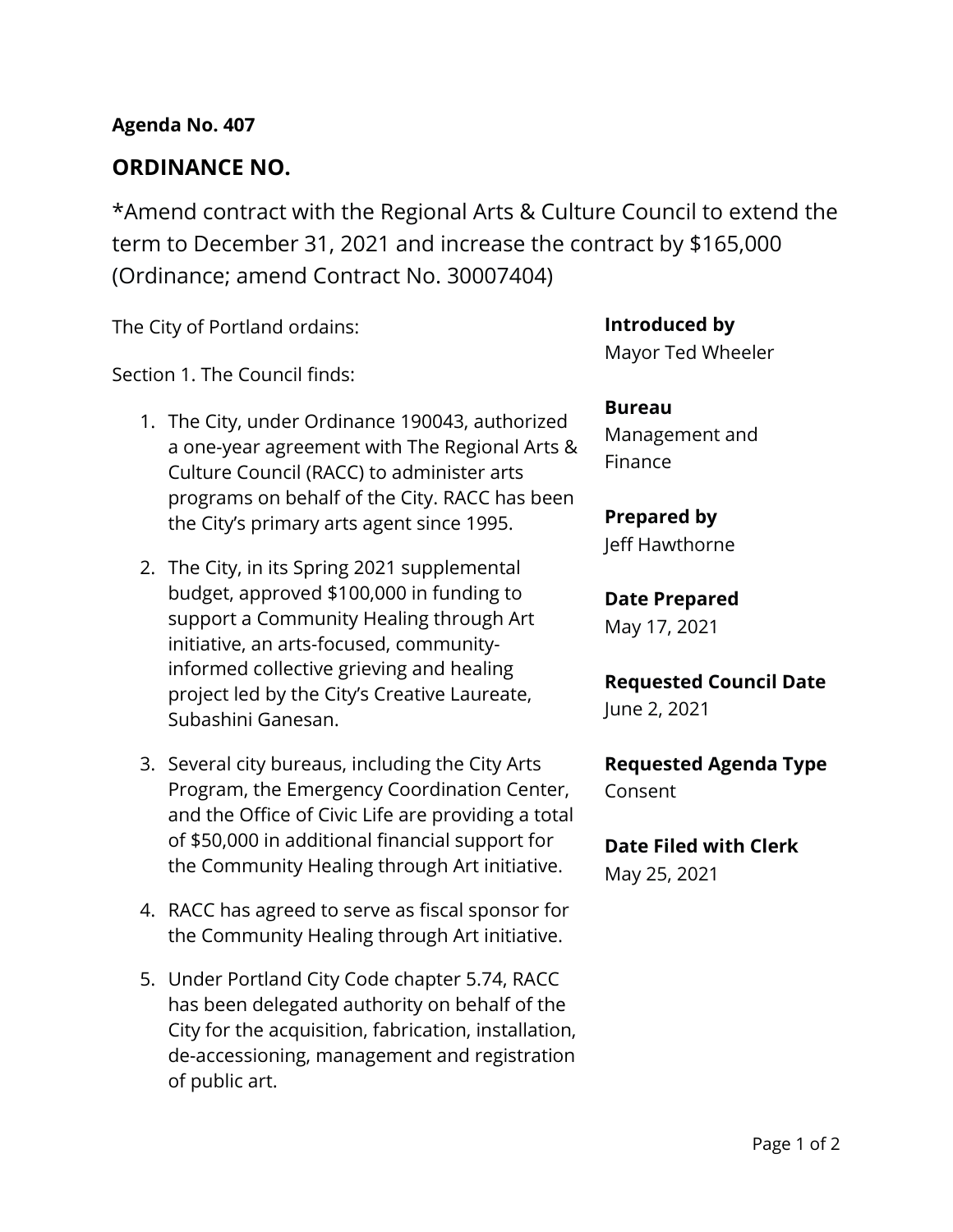- 6. The City Arts Program is collaborating with RACC to update an artwork installation in the Portland Building to make it more compliant with Covid-19 safety protocols; and to document and store many of the temporary murals that were painted by local artists during the social justice protests of 2020. The total cost for these two projects is \$15,000.
- 7. The City's agreement with RACC requires an ordinance of the City Council to increase the amount of compensation payable to RACC for the services described above.

NOW, THEREFORE, the Council directs:

A. The Mayor or the Chief Administrative Officer is hereby authorized to execute an amended agreement with RACC substantially in accordance with Amendment No. 1 attached to this Ordinance as Exhibit A.

Section 2. The Council declares an emergency exists because delay in the contract amendment would impact the timeline of the Community Healing through Arts initiative, and the funds appropriated by City Council and City Bureaus must be transferred to RACC by the end of the fiscal year on June 30, 2021. Therefore this ordinance shall be in full force and effect from and after its passage by the Council.

Passed by Council:

# **MARY HULL CABALLERO**

Auditor of the City of Portland

Action Taken:

By

Deputy

| Commissioners voted as follows (Yea or Nay) |  |  |  |
|---------------------------------------------|--|--|--|
|                                             |  |  |  |

Rubio -

Ryan -

Hardesty -

Mapps -

Wheeler -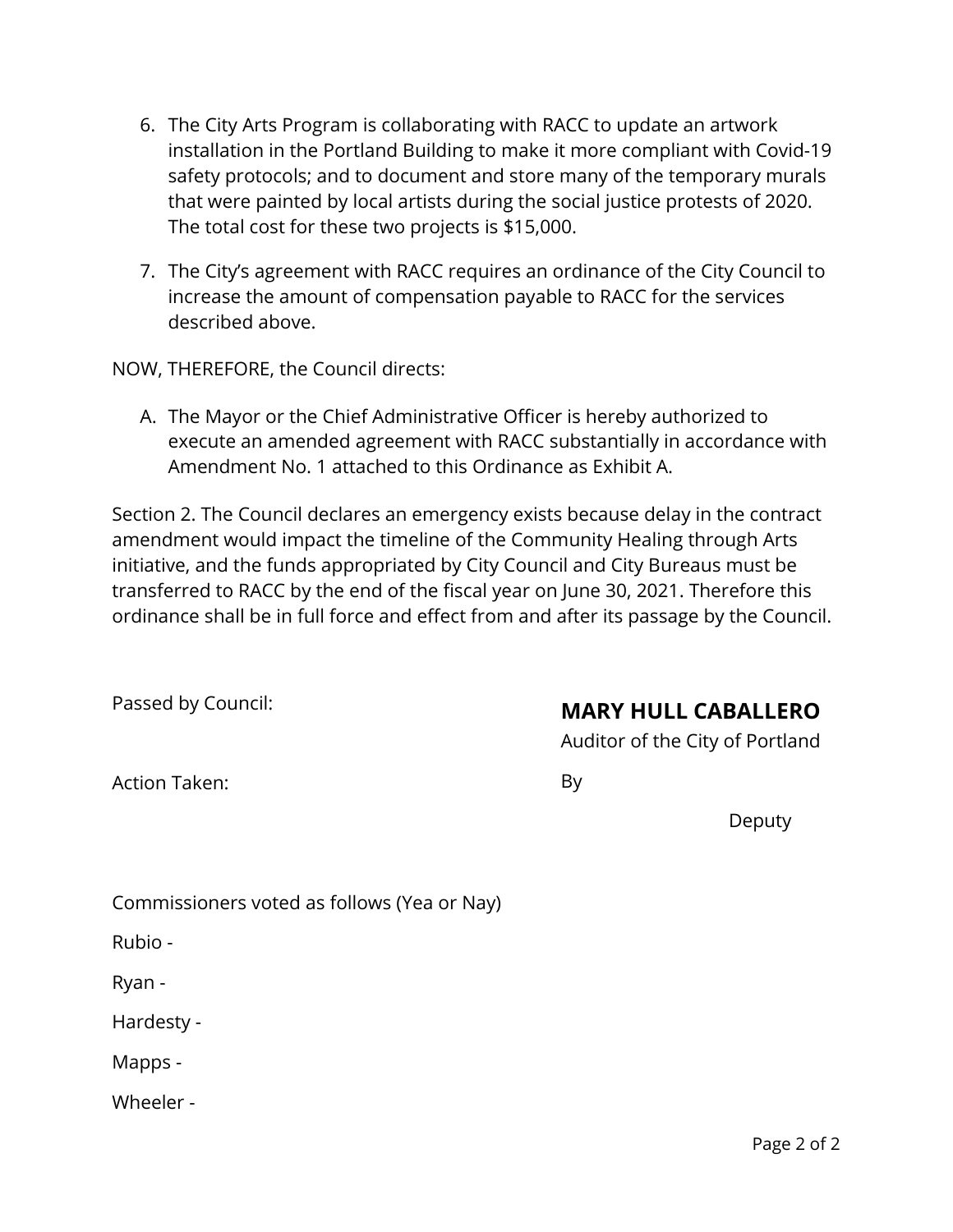#### **EXHIBIT A**



#### **AMENDMENT No. ONE (1) to CONTRACT NO. 3 0007404 FOR ART SERVICES**

This Amendment No. One (1) amends Contract No. 30007404 dated the 27<sup>th</sup> day of July, 2020, by and between Regional Arts & Culture Council (RACC) **(**"Grantee") a Non-Profit Organization of the State of Oregon, and the City of Portland**,** a municipal corporation of the State of Oregon ("City") by and through their duly authorized representatives. This Amendment may refer to Grantee and City individually as a "Party" or collectively as the "Parties."

The Effective Date of this Amendment is April 1, 2021.The purpose of this Amendment is to **extend the term and add funds.**

The Parties agree to Amend the Contract as follows:

1. The Contract not-to-exceed amount of \$3,771,363.00, **is increased by \$165,000 to a new total not-to-exceed amount of \$3,936,363.00.**

2. **The Contract Term is extended from June 30, 2021 to December 31, 2021,** unless terminated sooner under the provisions of the Contract.

3. The following Scope of Services shall be added to this Contract. **New language is in BOLD** and deleted language is in strikethrough:

### **Community Healing through Art**

- **A. RACC shall receive \$150,000 from various City Bureaus for the "Community Healing through Art" project, an arts-focused, communityinformed collective grieving and healing initiative. Funding includes:**
	- **1. \$100,000 committed to OMF in the Spring 2021 supplemental budget.**
	- **2. \$20,000 committed by the City Arts Program's FY20-21 budget.**
	- **3. \$20,000 committed by the Office of Community & Civic Life's FY20-21 budget.**
	- **4. \$10,000 committed by the Emergency Coordination Center's FY20-21 budget.**
	- **B. RACC shall serve as fiscal agent for the "Community Healing through Art" project, issuing payments for this project as directed by the City, including but not limited to:**
		- **1. Retainer agreement payments to the City's Creative Laureate for project management and curation, as directed by the City Arts Program Manager.**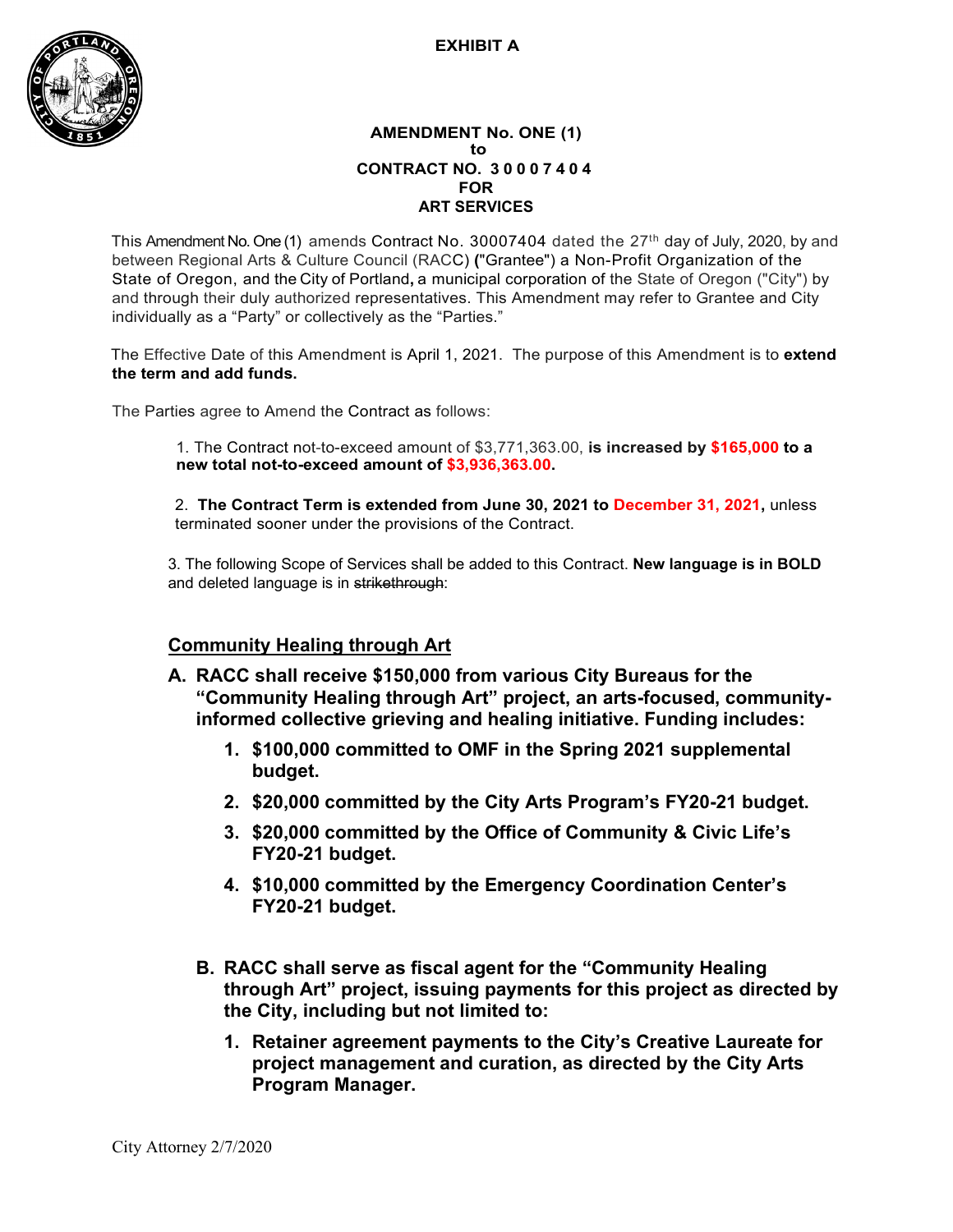- **2. Grant payments to artists and community organizations for "Community Healing through Art" projects and events as recommended by the City's Creative Laureate and a community grants panel, and approved by the City Arts Program Manager.**
- **3. Grant payments to artists and community organizations for "Community Safety and Healing through Art" projects and events as recommended by the City's Creative Laureate, the Office of Community & Civic Life, and a community grants panel, and approved by the City Arts Program Manager.**
- **4. Supplies and equipment as directed by the City's Creative Laureate and approved by the City Arts Program Manager**
- **5. RACC may use 5% of these funds (\$7,500) to cover its administrative and accounting costs.**
- **C. RACC may also receive private sector donations to support this initiative, including foundation grants resulting from the City's fundraising efforts. RACC may use up to 5% of any grants and donations received for this program to cover its administrative costs.**
- **D. RACC shall provide financial reports detailing all transactions related to this program by August 1, 2021 (for activity through June 30, 2021) and a final report by November 30, 2021 (for activity through October 31, 2021).**

### **Covid-19 adjustment to Portland Building installation:**

**E. RACC shall receive \$12,000 from the City Arts Program FY20-21 budget to create a remote user interface that allows visitors to interact with the Portland Data Crystal with their smartphones.**

### **BLM Mural documentation and preservation:**

**F. RACC shall receive \$3,000 from the City Arts Program FY20-21 budget to support the documentation and storage of temporary murals painted by local artists during the social justice protests of 2020.**

4. PAYMENT PROCEDURE (Section D) shall be modified. **New language is in BOLD** and deleted language is in strikethrough:

**A. RACC may invoice the City Arts Program for the increased funds of this contract amendment (\$165,000) between June 2, 2021 and June 15, 2021. The city's payment is contingent upon RACC providing the following reports as part of the invoice:**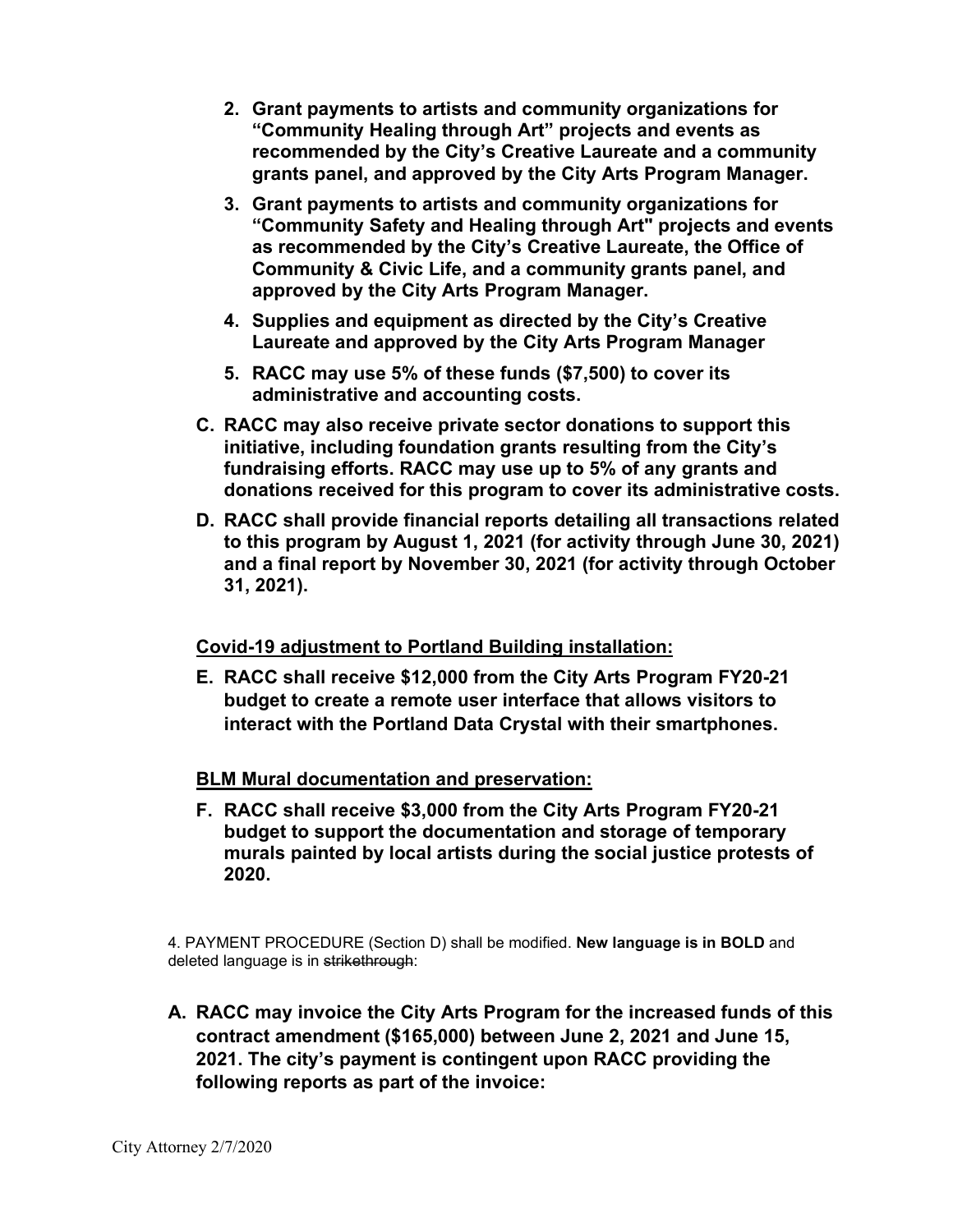- **1. Financial statements for FY20-21, through March 2021, separated by fund type (general fund, AEAF, PDX CARES, and other)**
- **2. A complete list of all FY20-21 grants awarded through March 2021 with amounts separated by funding type (general fund, AEAF, PDX CARES, and other)**
- **3. RACC's org chart**
- **B. A new fiscal year will begin on July 1, and the Base Amount (\$3,771,363) will be once again payable to RACC. This amendment established new payment procedures and reporting requirements:**
	- 1. There will be three **four** payments of the Funding Base to RACC.
	- 2. On July 1, the City shall pay to RACC 56% **40%** of the funding base. **This payment shall require RACC to provide a year-end budget forecast for the previous fiscal year, and a board-approved budget for the new fiscal year.**
	- 3. On December 1, or the beginning of Accounting Period #5 of the fiscal year, **November 15,** the City shall pay 37% **20%** of the funding base. **This payment shall require RACC to provide board-approved financial statements for the first quarter of the fiscal year (July through September), and a final report on the prior year performance measures.**
	- **4. Additional payments of the funding base shall be detailed in a new contract.**
- 5. OTHER PROVISIONS **New language is in BOLD** and deleted language is in strikethrough:
- **A. This Amendment shall extend the term of the Contract from June 30, 2021 to December 31, 2021. All work in this Amendment shall be completed by that date.**
- **B. Delete** "Intergovernmental Agreement" from the title of this Contract.

All other terms and conditions of the Contract remain unchanged by this Amendment and in full force and effect.

This Amendment may be signed in two (2) or more counterparts, each of which shall be deemed an original, and which, when taken together, shall constitute one and the same instrument. The Parties agree that they may execute this Amendment by electronic means, including the use of electronic signatures.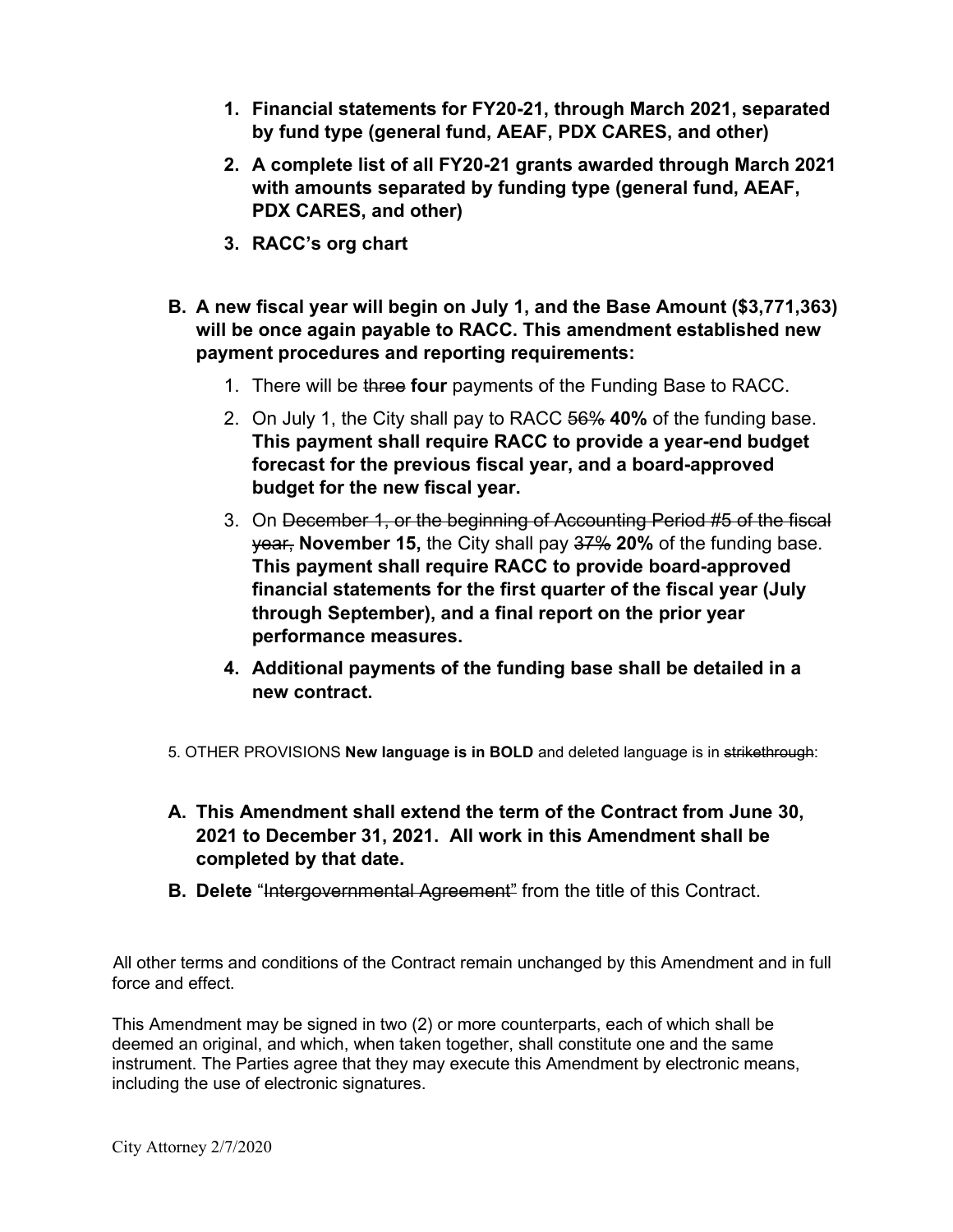IN WITNESS WHEREOF, the Parties hereby cause this Amendment to be executed.

### **(GRANTEE)**

|          | <b>Authorized Signature</b>   | Date |
|----------|-------------------------------|------|
|          |                               |      |
|          |                               |      |
|          |                               |      |
|          | <b>Printed Name and Title</b> |      |
|          |                               |      |
| Address: |                               |      |
|          |                               |      |
|          |                               |      |
|          |                               |      |
| Phone:   |                               |      |
|          |                               |      |
| Email:   |                               |      |
|          |                               |      |
|          |                               |      |

Prepared By: Cynthia Phillips

*Sent to: via email at [email@address.com\]](mailto:email@address.com)*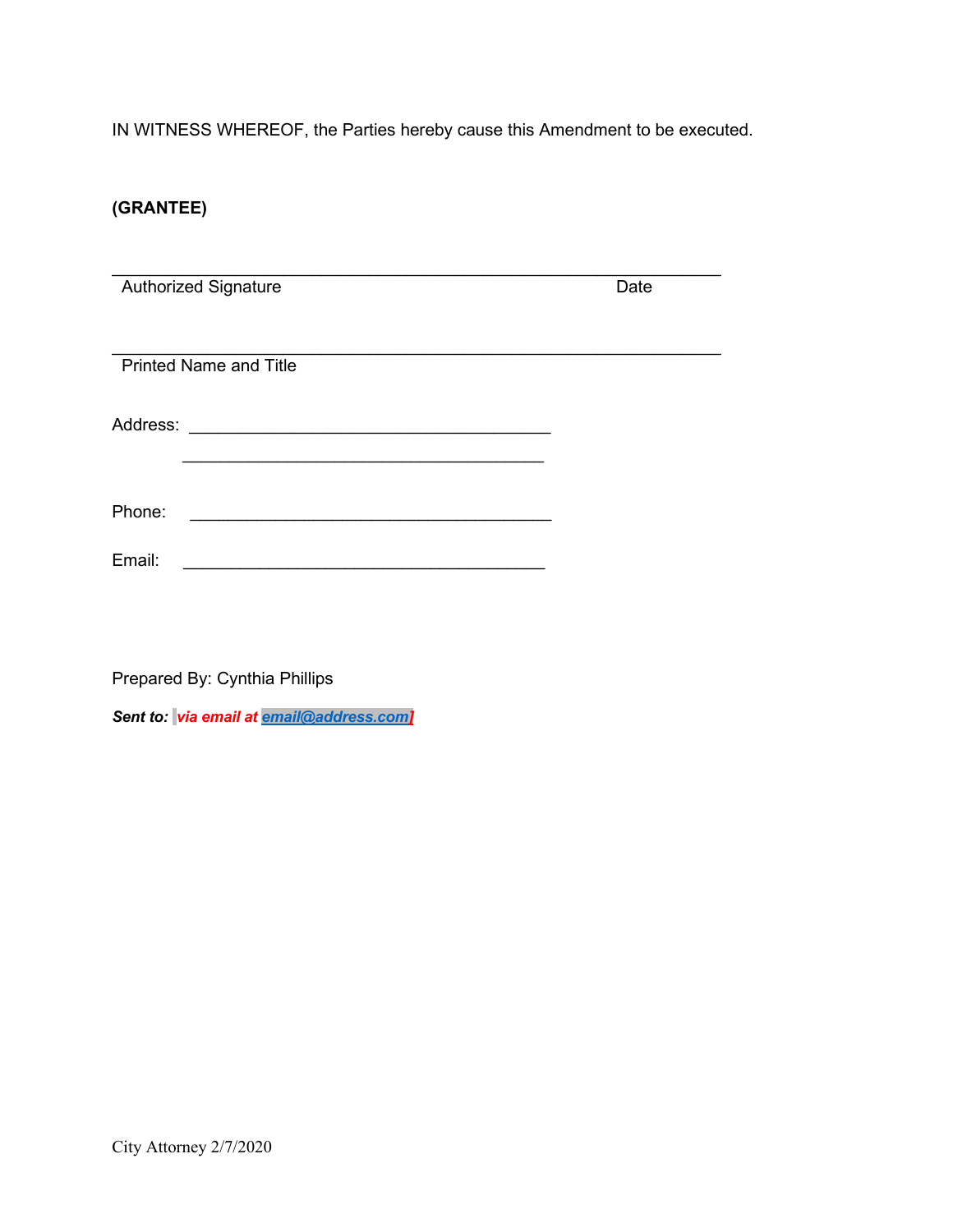**Contract Number:** 30007404 **Amendment Number:** ONE (1)

**Contract Title:** ART SERVICES

## **CITY OF PORTLAND SIGNATURES**

| By:       | N/A                            | Date: <b>Date</b>                                                                                                                                                                                                              |
|-----------|--------------------------------|--------------------------------------------------------------------------------------------------------------------------------------------------------------------------------------------------------------------------------|
|           | <b>Bureau Director</b>         |                                                                                                                                                                                                                                |
| By:       |                                | Date: $\frac{1}{\sqrt{1-\frac{1}{2}}\cdot\frac{1}{\sqrt{1-\frac{1}{2}}\cdot\frac{1}{2}}\cdot\frac{1}{\sqrt{1-\frac{1}{2}}\cdot\frac{1}{2}}$                                                                                    |
|           | Chief Procurement Officer      |                                                                                                                                                                                                                                |
| By:       |                                | Date: the contract of the contract of the contract of the contract of the contract of the contract of the contract of the contract of the contract of the contract of the contract of the contract of the contract of the cont |
|           | <b>Elected Official</b>        |                                                                                                                                                                                                                                |
|           |                                |                                                                                                                                                                                                                                |
| Approved: |                                |                                                                                                                                                                                                                                |
| By:       | N/A                            | Date: $\frac{1}{2}$                                                                                                                                                                                                            |
|           | <b>Office of City Auditor</b>  |                                                                                                                                                                                                                                |
|           |                                |                                                                                                                                                                                                                                |
|           | Approved as to Form:           |                                                                                                                                                                                                                                |
| By:       |                                | Date:                                                                                                                                                                                                                          |
|           | <b>Office of City Attorney</b> |                                                                                                                                                                                                                                |
|           |                                |                                                                                                                                                                                                                                |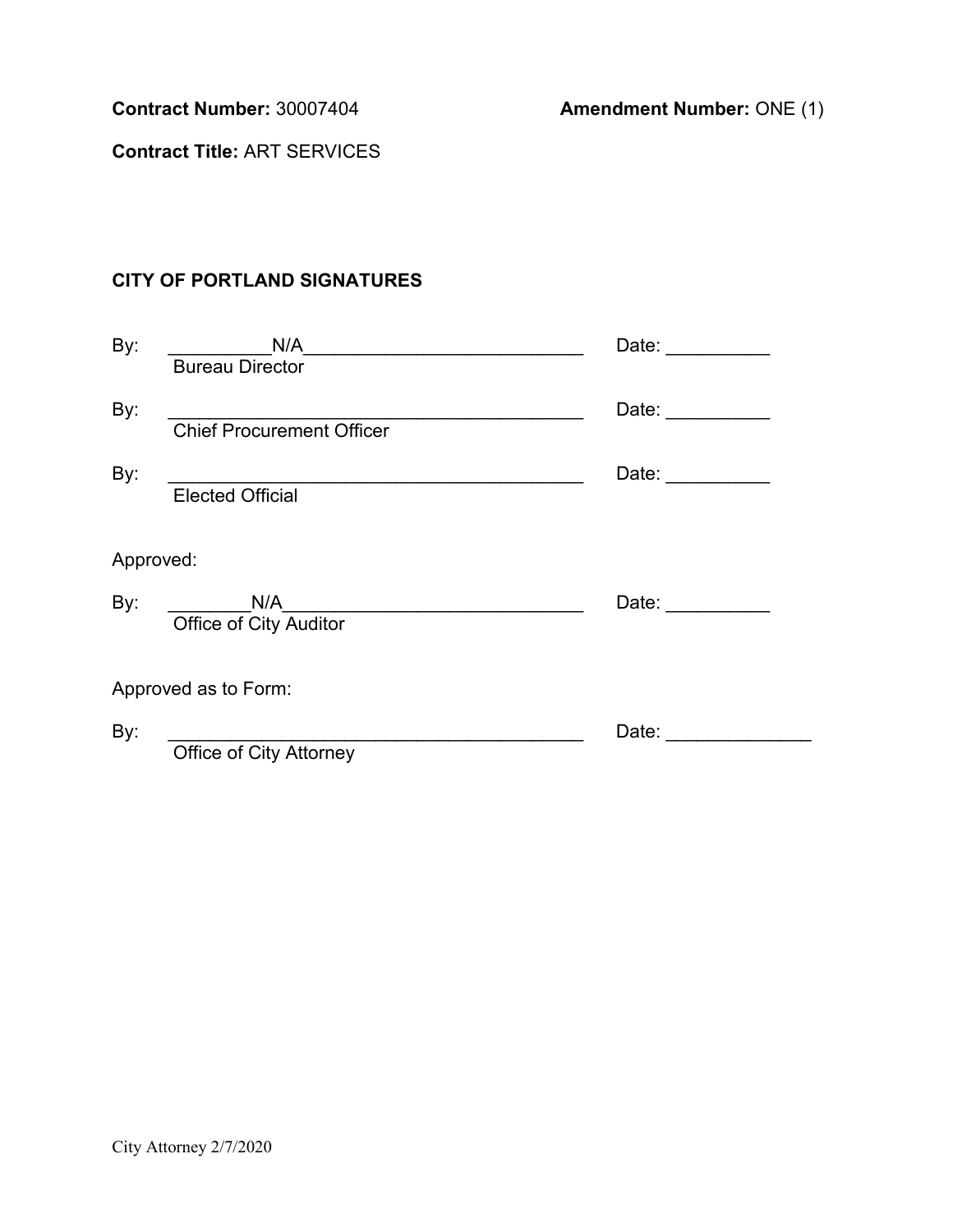### **IMPACT STATEMENT**

Legislation title: \*Amend contract with the Regional Arts & Culture Council to extend the term to December 31, 2021 and increase the contract by \$165,000 (Ordinance; amend Contract No. 30007404)

**Contact name:** Jeff Hawthorne, City Arts Program Manager **Contact phone:** 503-823-865-6<br>**Presenter name:** N/A - Consent **Presenter name:** 

### **Purpose of proposed legislation and background information:**

- This is the first amendment to the RACC contract, adding funds and extending the term for projects recently funded by City Council and City Bureaus. We are adding the following funds and scope:
	- o \$150,000 for the "Community Healing through Art" initiative
	- o \$12,000 to update the "Portland Data Crystal" installation in the Portland building
	- o \$3,000 to support the documentation and storage of BLM murals
- These projects will be completed by December 31, 2021.
- A new three-year contract with RACC is also in development.

### **Financial and budgetary impacts:**

- There are no long-term financial impacts. All funds being added to the RACC contract (\$165,000) are for discreet, one-time projects that have already been budgeted in FY21. Funding sources include:
	- $\frac{6}{5}$  \$100,000 from the FY21 Spring Supplemental Budget
	- o \$35,000 from the City Arts Program
	- o \$20,000 from the Office of Civic Life
	- o \$10,000 from the Emergency Coordination Center
- The legislation does not change any current or future revenues, nor does it change any current or future staffing levels.

### **Community impacts and community involvement:**

- The Community Healing through Art initiative aims to provide opportunities for Portlanders to grieve, mourn, connect and begin to heal from all of the traumatic events of the past year. This project will utilize inclusive community engagement strategies and tap artists working in and trusted by culturally specific communities throughout Portland to connect with Portland's broad and diverse constituency, with a special focus on BIPOC communities and others who have been hardest hit.
- Events will be designed to spread out across Portland's broad geography and occur throughout Portland diverse neighborhoods.
- The Oregon Community Foundation has provided a \$25,000 grant to support the Community Healing through Art initiative, and we expect to attract additional support from businesses, foundations and individuals.